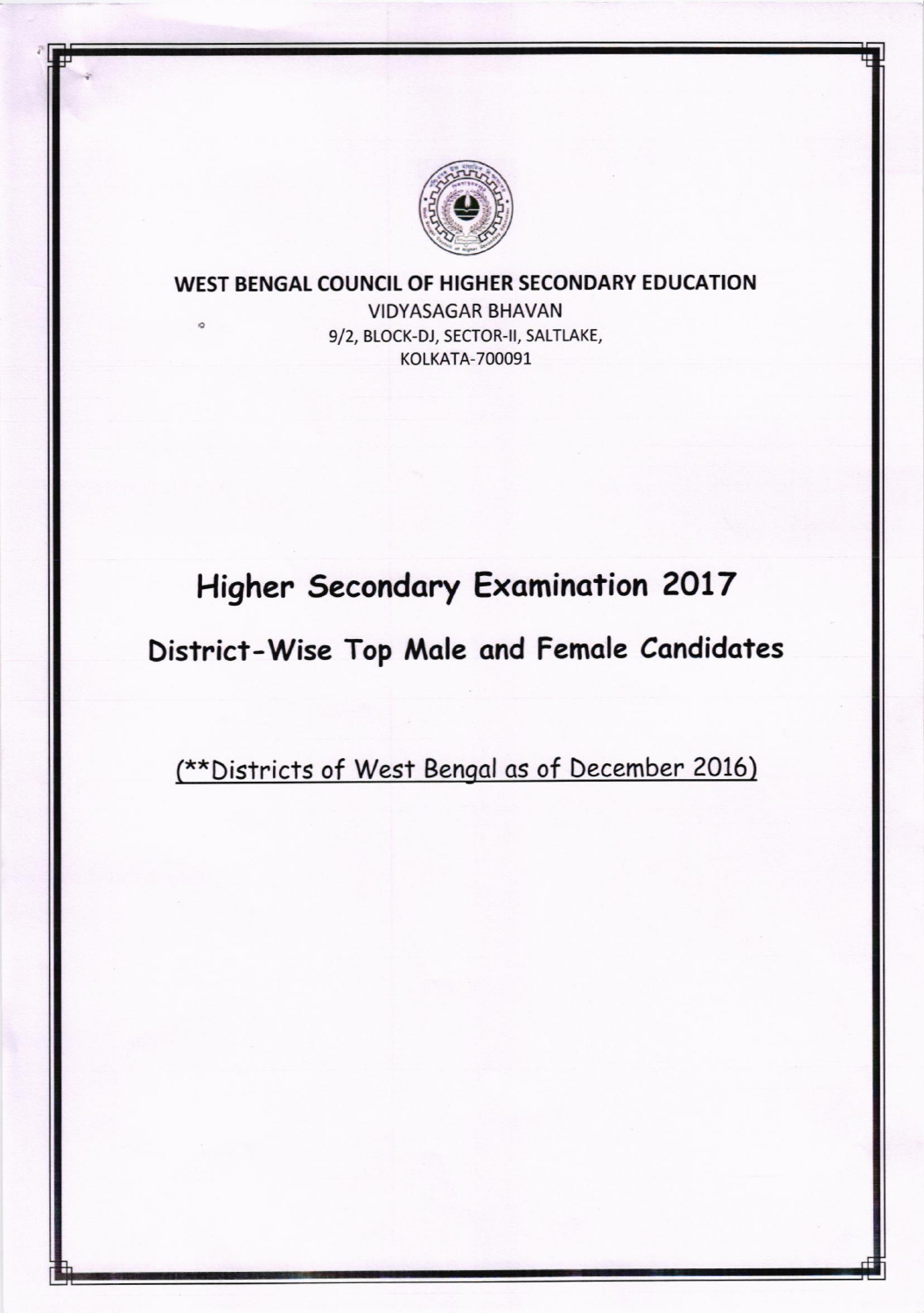### WEST BENGAL COUNCIL OF HIGHER SECONDARY EDUCATION

#### Higher Secondary Examination, 2017

#### Districtwise Top Male and Female Rank Students Page: 1 of 19

| <b>Roll Number Name with</b><br><b>Address</b> | <b>Institution Code Name</b><br><b>Address</b>             | <b>Marks</b><br>With<br>Grade | Rank |  |
|------------------------------------------------|------------------------------------------------------------|-------------------------------|------|--|
| District: DARJEELING (H) MALE                  |                                                            |                               |      |  |
| 1002111195                                     | 107024                                                     | 443                           | 1    |  |
| <b>RITESH TAMANG</b>                           | <b>SCOTTISH UNIVERSITIES MISSION</b><br><b>INSTITUTION</b> | $A+$                          |      |  |
| 3RD MILE                                       | <b>PO - KALIMPONG</b>                                      |                               |      |  |
| <b>LOWER TASHIDING BUSTY</b>                   |                                                            | 88.6%                         |      |  |
| <b>KALIMPONG</b><br>PIN:                       | <b>DIST - DARJEELING</b><br>PIN: 734301                    |                               |      |  |
| Ph: 7602284128                                 | Ph: (03555)55487 M: 9932757005                             |                               |      |  |
| District : DARJEELING (H) FEMALE               |                                                            |                               |      |  |
| 1002211028                                     | 107035                                                     | 445                           | 1    |  |
| <b>SONY SHARMA</b>                             | PRANAMI BALIKA VIDYAMANDIR                                 | $A+$                          |      |  |
| 10TH MILE NEAR TWO WHEELERS                    | PO.: TOPKHANA                                              |                               |      |  |
| <b>PO - KALIMPONG</b>                          | <b>PS.: KALIMPONG</b>                                      | 89.0%                         |      |  |
| <b>DIST - DARJEELING</b>                       | <b>DIST - DARJEELING</b>                                   |                               |      |  |
| PIN: 734301                                    | PIN: 734301                                                |                               |      |  |
| Ph: 8372819756                                 | Ph: (03552)260760 M: 9733173854                            |                               |      |  |
| <b>MALE</b><br>District : JALPAIGURI           |                                                            |                               |      |  |
| 1304111529                                     | 108079                                                     | 486                           | 1    |  |
| <b>CHINMOY ADHIKARY</b>                        | <b>MAYNAGURI SUBHASNAGAR HIGH</b><br><b>SCHOOL</b>         | o                             |      |  |
| <b>VILL - HOSPITAL PARA</b>                    | <b>PO - MAYNAGURI</b>                                      |                               |      |  |
| POST - MAYNAGURI                               |                                                            | 97.2%                         |      |  |
| <b>DIST - JALPAIGURI</b>                       | <b>DIST- JALPAIGURI</b>                                    |                               |      |  |
| PIN: 735224                                    | PIN: 735224                                                |                               |      |  |
| Ph: 7602224037                                 | Ph: (03561)233109<br>M: 9434412508                         |                               |      |  |

sengnpta Kalyan Sengupta Deputy Secretary (Examination)